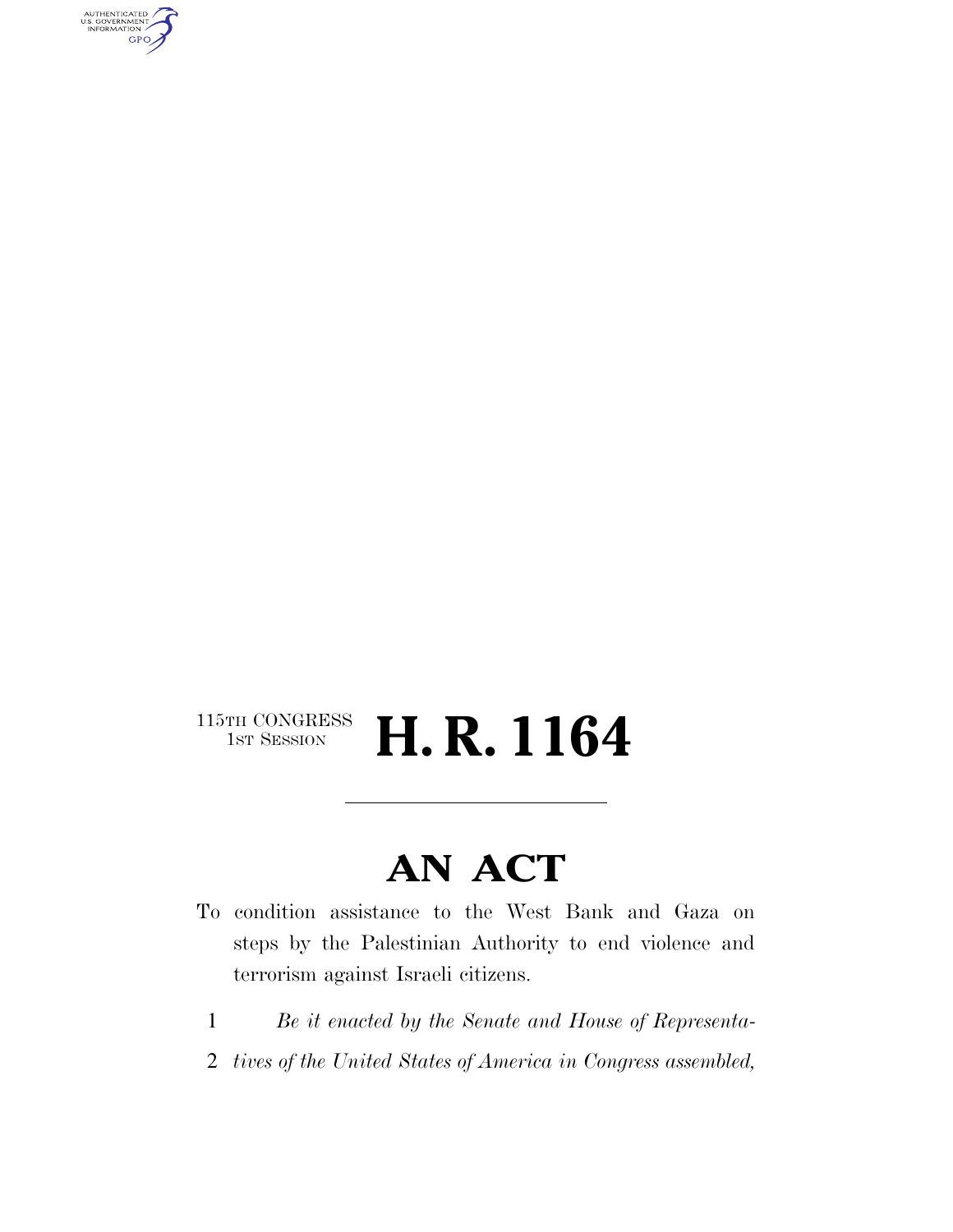#### **SECTION 1. SHORT TITLE.**

 This Act may be cited as the ''Taylor Force Act''. **SEC. 2. FINDINGS.** 

Congress makes the following findings:

 (1) The Palestinian Authority's practice of pay- ing salaries to terrorists serving in Israeli prisons, as well as to the families of deceased terrorists, is an incentive to commit acts of terror.

 (2) The United States does not provide direct budgetary support to the Palestinian Authority. The United States does pay certain debts held by the Palestinian Authority and funds programs for which the Palestinian Authority would otherwise be respon-sible.

 (3) The United States Government supports community-based programs in the West Bank and Gaza that provide for basic human needs, such as food, water, health, shelter, protection, education, and livelihoods, and that promote peace and develop-ment.

•**HR 1164 EH** (4) Since fiscal year 2015, annual appropria- tions legislation has mandated the reduction of Eco- nomic Support Fund aid for the Palestinian Author- ity as a result of their payments for acts of ter- rorism including, in fiscal year 2017, a reduction ''by an amount the Secretary determines is equiva-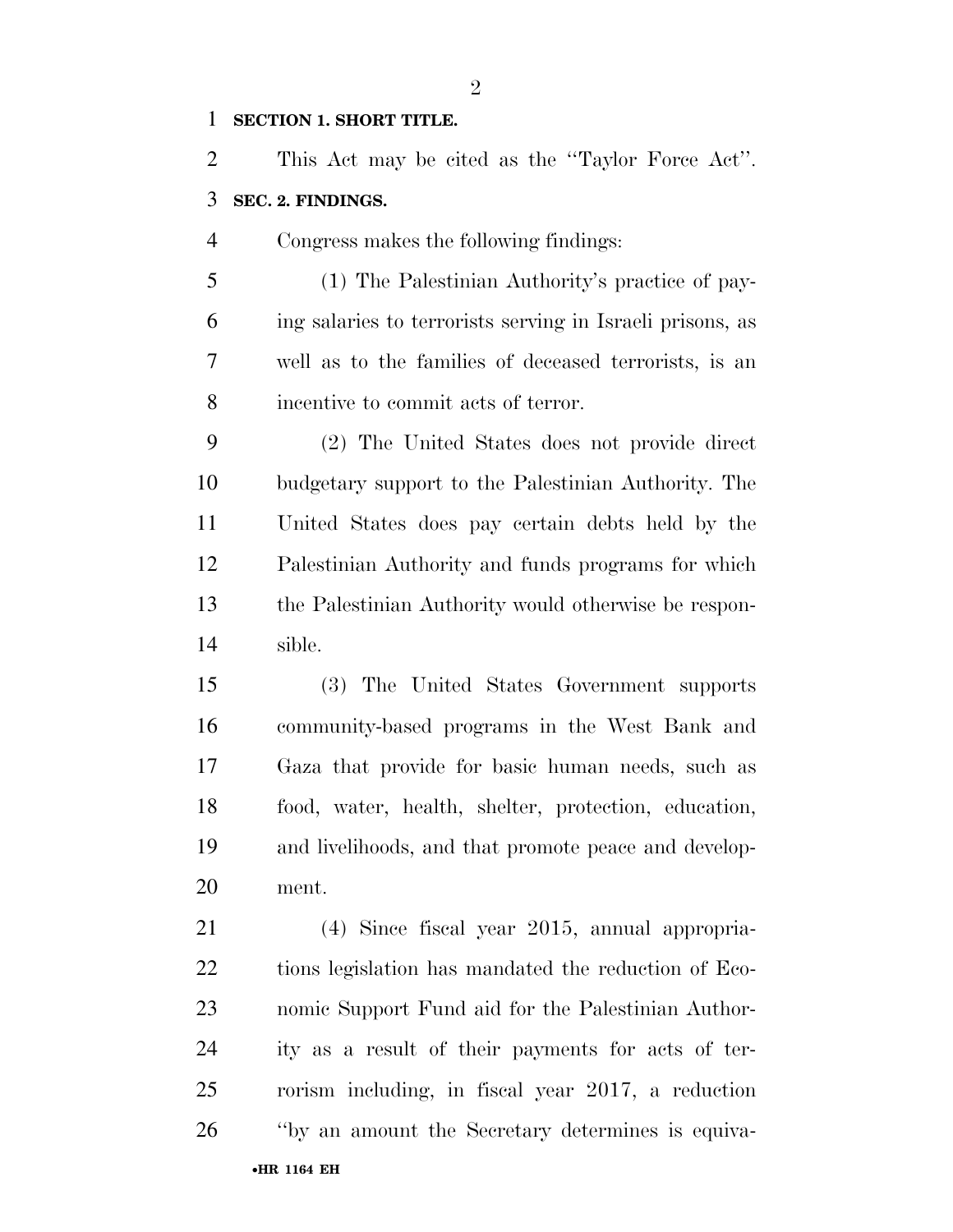lent to the amount expended by the Palestinian Au- thority, the Palestine Liberation Organization, and any successor or affiliated organizations with such entities as payments for acts of terrorism by individ- uals who are imprisoned after being fairly tried and convicted for acts of terrorism and by individuals who died committing acts of terrorism during the previous calendar year''.

#### **SEC. 3. SENSE OF CONGRESS.**

Congress—

 (1) calls on the Palestinian Authority, the Pal- estine Liberation Organization, and any successor or affiliated organizations to stop payments for acts of terrorism by individuals who are imprisoned after being fairly tried and convicted for acts of terrorism and by individuals who died committing acts of ter- rorism and to repeal the laws authorizing such pay-ments;

 (2) calls on all donor countries providing budg- etary assistance to the Palestinian Authority to cease direct budgetary support until the Palestinian Authority stops all payments incentivizing terror;

 (3) urges the Palestinian Authority to develop programs to provide essential public services and support to any individual in need within its jurisdic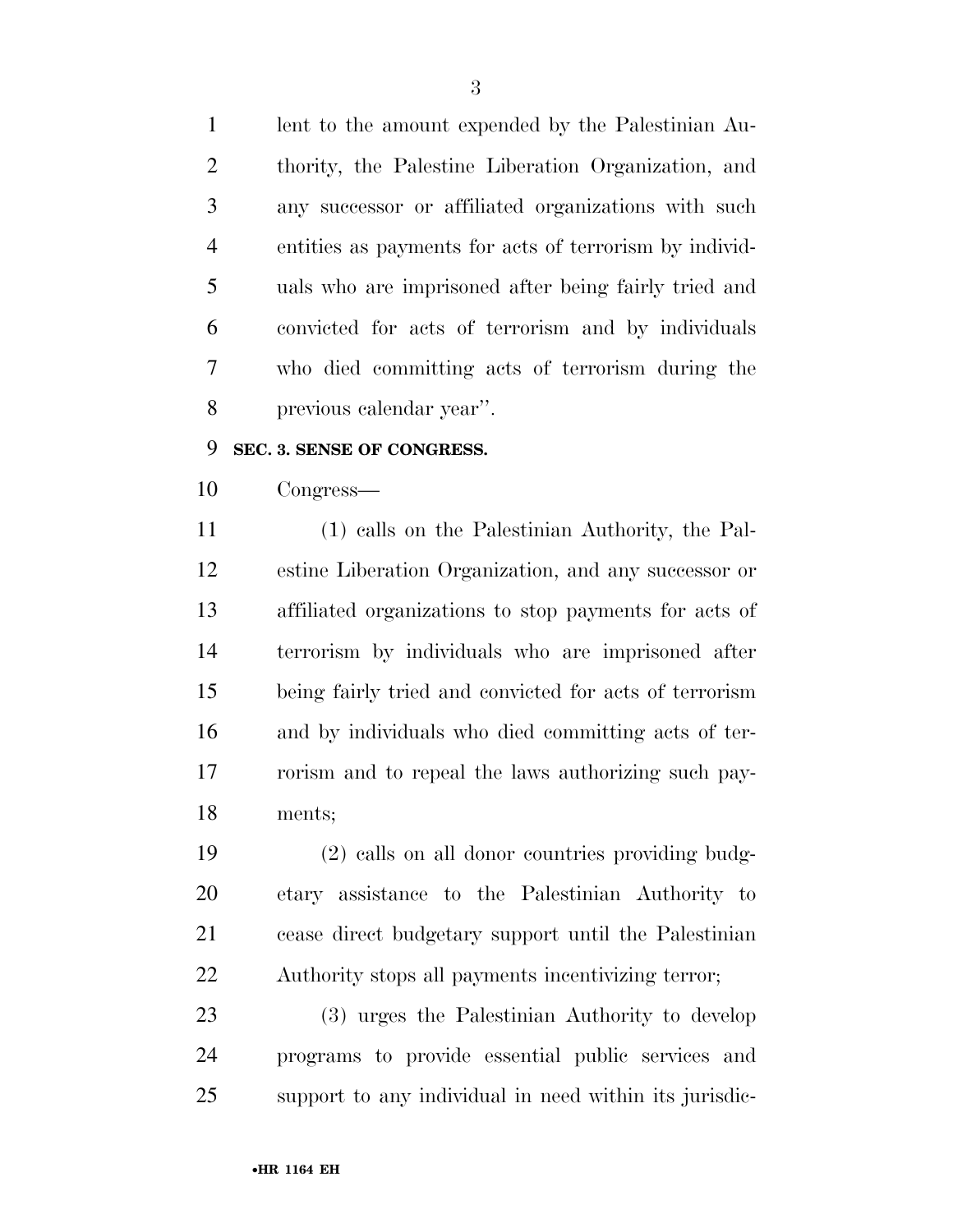tional control, rather than to provide payments con-2 tingent on perpetrating acts of violence;

 (4) urges the United States Permanent Rep- resentative to the United Nations to use the voice, vote, and influence of the United States at the United Nations to highlight the issue of Palestinian Authority payments for acts of terrorism and to urge other Member States to apply pressure upon the Palestinian Authority to immediately cease such payments; and

 (5) urges the Department of State to use its bi- lateral and multilateral engagements with all govern- ments and organizations committed to the cause of peace between Israel and the Palestinians to high- light the issue of Palestinian Authority payments for acts of terrorism and to urge such governments and organizations to join the United States in calling on the Palestinian Authority to immediately cease such payments.

 **SEC. 4. LIMITATION ON ASSISTANCE TO THE WEST BANK AND GAZA.** 

22 (a) LIMITATION.—

 (1) IN GENERAL.—For fiscal year 2018 and each of the five subsequent fiscal years, funds au-thorized to be appropriated or otherwise made avail-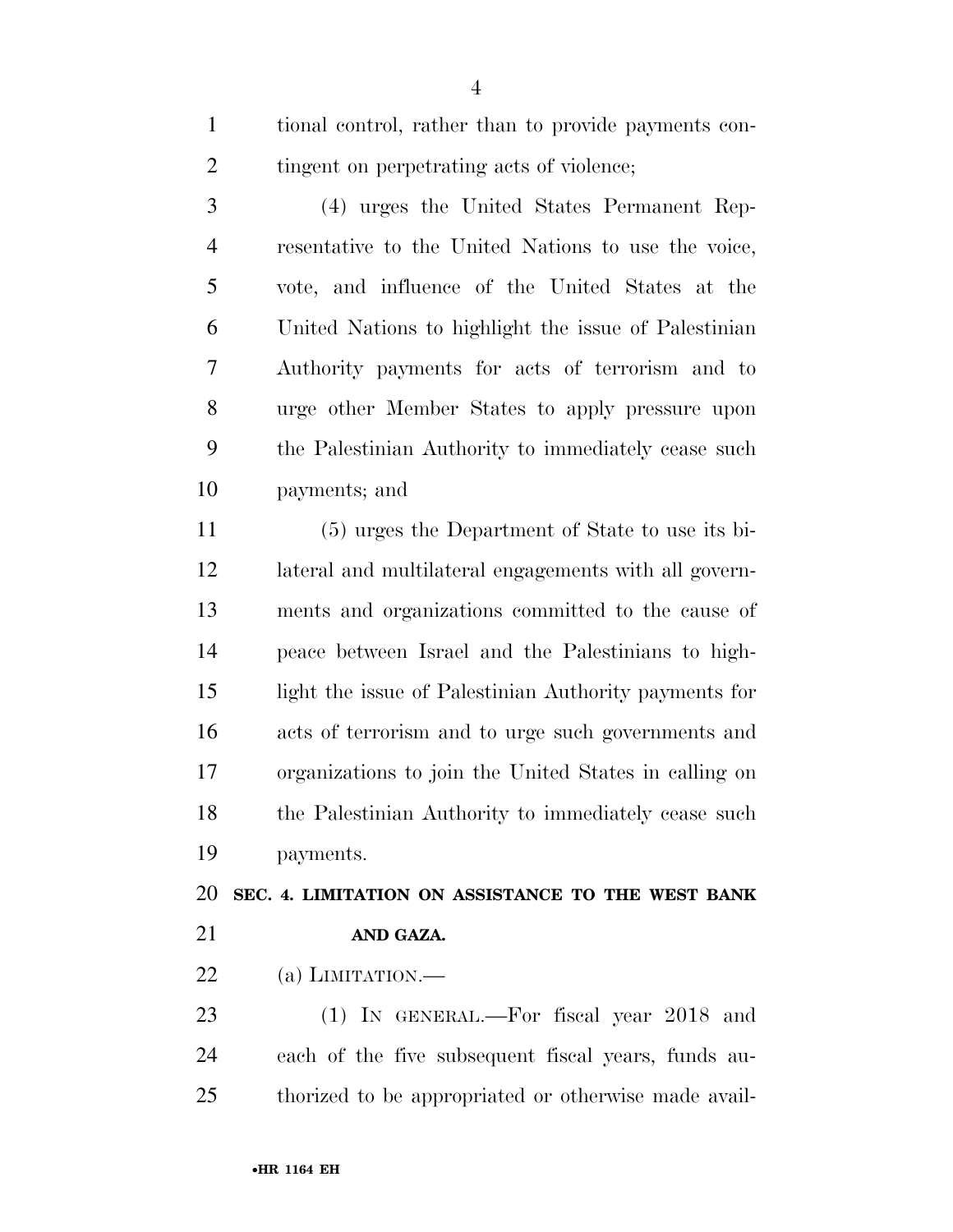able for assistance under chapter 4 of part II of the Foreign Assistance Act of 1961 (22 U.S.C. 2346 et seq.; relating to Economic Support Fund) and avail- able for assistance for the West Bank and Gaza that directly benefits the Palestinian Authority may only be made available for such purpose if, except as pro- vided in subsection (d), not later than 30 days after the date of the enactment of this Act, and every 180 days thereafter, the Secretary of State certifies in writing to the appropriate congressional committees that the Palestinian Authority, the Palestine Libera- tion Organization, and any successor or affiliated or-ganizations—

 (A) are taking credible steps to end acts of violence against Israeli citizens and United States citizens that are perpetrated or materi- ally assisted by individuals under their jurisdic- tional control, such as the March 2016 attack that killed former United States Army officer Taylor Force, a veteran of the wars in Iraq and Afghanistan;

 (B) have terminated payments for acts of terrorism against Israeli citizens and United States citizens to any individual, after being fairly tried, who has been imprisoned for such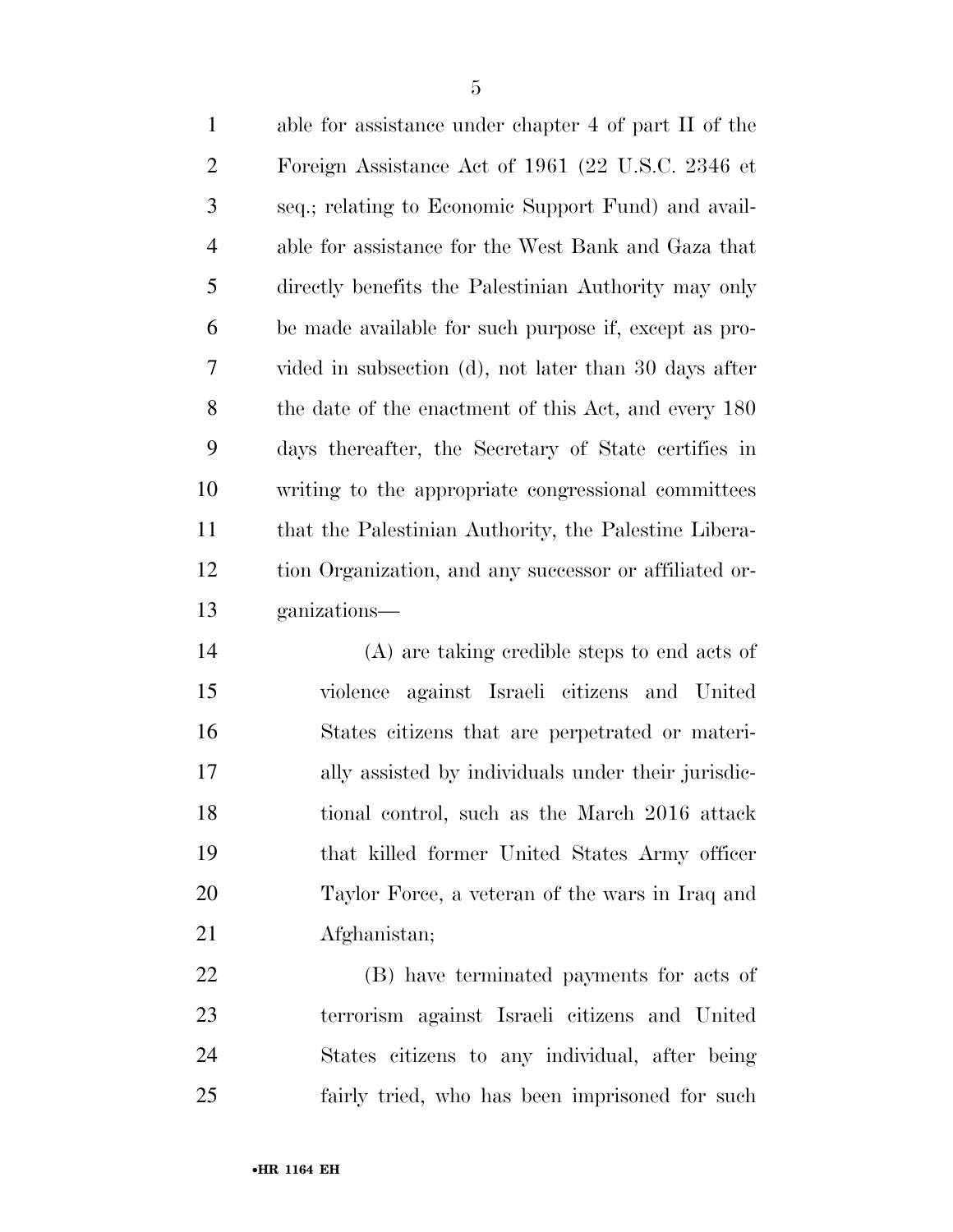| $\mathbf{1}$   | acts of terrorism and to any individual who died      |
|----------------|-------------------------------------------------------|
| $\overline{2}$ | committing such acts of terrorism, including to       |
| 3              | a family member of such individuals;                  |
| $\overline{4}$ | (C) have revoked any law, decree, regula-             |
| 5              | tion, or document authorizing or implementing         |
| 6              | a system of compensation for imprisoned indi-         |
| 7              | viduals that uses the sentence or period of in-       |
| 8              | carceration of an individual imprisoned for an        |
| 9              | act of terrorism to determine the level of com-       |
| 10             | pensation paid, or have taken comparable ac-          |
| 11             | tion that has the effect of invalidating any such     |
| 12             | law, decree, regulation, or document; and             |
| 13             | (D) are publicly condemning such acts of              |
| 14             | violence and are taking steps to investigate or       |
| 15             | are cooperating in investigations of such acts to     |
| 16             | bring the perpetrators to justice.                    |
| 17             | ADDITIONAL CERTIFICATION<br>(2)<br>REQUIRE-           |
| 18             | MENT.—The Secretary of State shall include in the     |
| 19             | certification required under paragraph (1) the defi-  |
| 20             | nition of "acts of terrorism" that the Secretary used |
| 21             | for purposes of making the determination in sub-      |
| <u>22</u>      | paragraph (B) of such paragraph.                      |
| 23             | (b) EXCEPTION.—                                       |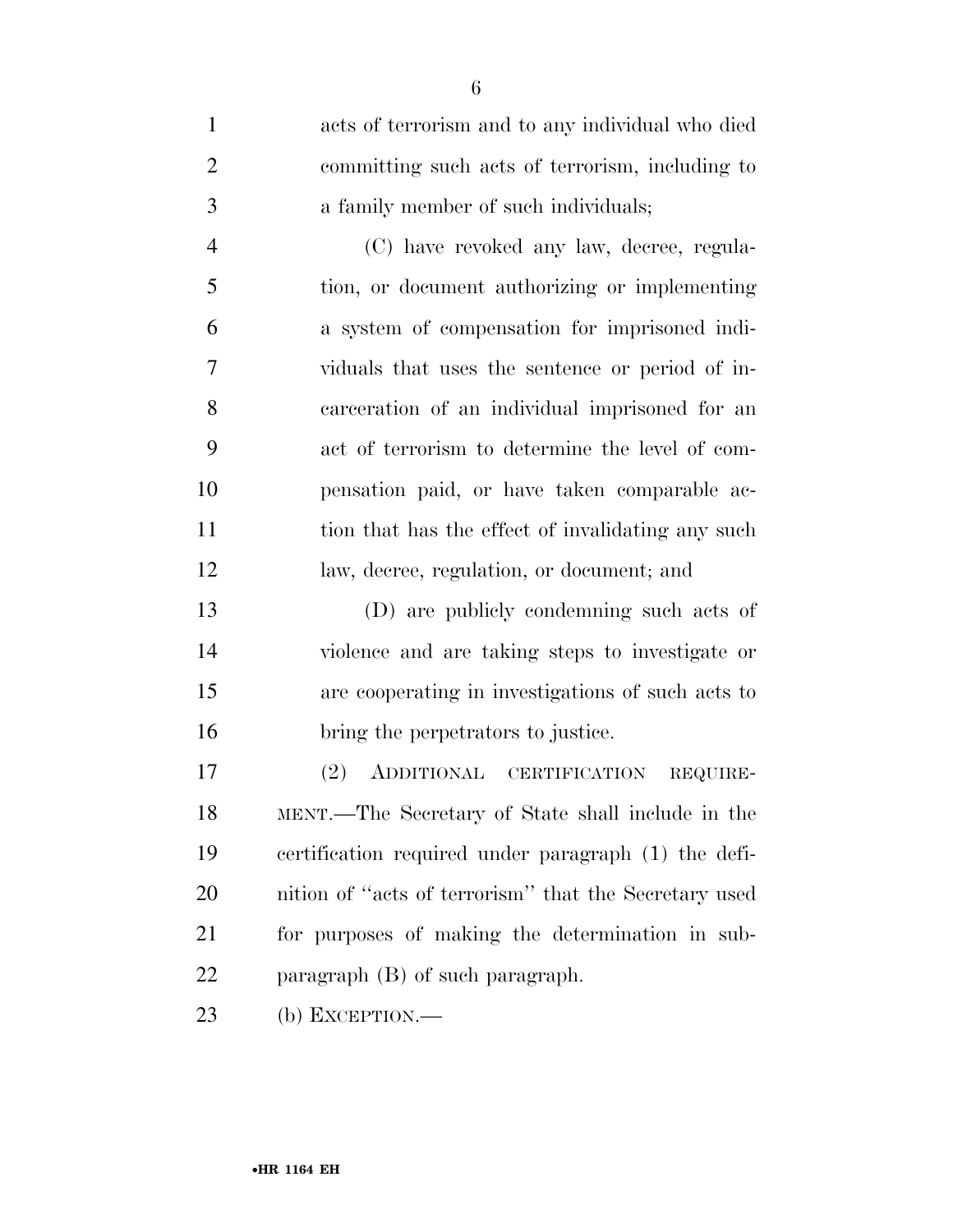| $\mathbf{1}$   | (1) IN GENERAL.—Subject to paragraph $(2)$ ,          |
|----------------|-------------------------------------------------------|
| $\overline{2}$ | the limitation on assistance under subsection (a)     |
| 3              | shall not apply to—                                   |
| $\overline{4}$ | (A) payments made to the East Jerusalem               |
| 5              | Hospital Network;                                     |
| 6              | (B) assistance for wastewater projects; and           |
| $\tau$         | (C) assistance for any other program,                 |
| 8              | project, or activity that provides vaccinations to    |
| 9              | children.                                             |
| 10             | (2) NOTIFICATION.—The Secretary of State              |
| 11             | shall notify in writing the appropriate congressional |
| 12             | committees not later than 15 days prior to making     |
| 13             | funds available for assistance under subparagraph     |
| 14             | $(A)$ , $(B)$ , or $(C)$ of paragraph $(1)$ .         |
| 15             | (c) RULE OF CONSTRUCTION.—Funds withheld pur-         |
| 16             | suant to this section—                                |
| 17             | (1) shall be deemed to satisfy any similar with-      |
| 18             | holding or reduction required under any other provi-  |
| 19             | sion of law relating to the Palestinian Authority's   |
| 20             | payments for acts of terrorism; and                   |
| 21             | $(2)$ shall be in an amount that is not less than     |
| 22             | the total amount required by such other provision of  |
| 23             | law.                                                  |
| 24             | (d) INITIAL USE AND DISPOSITION OF WITHHELD           |
| 25             | FUNDS.—                                               |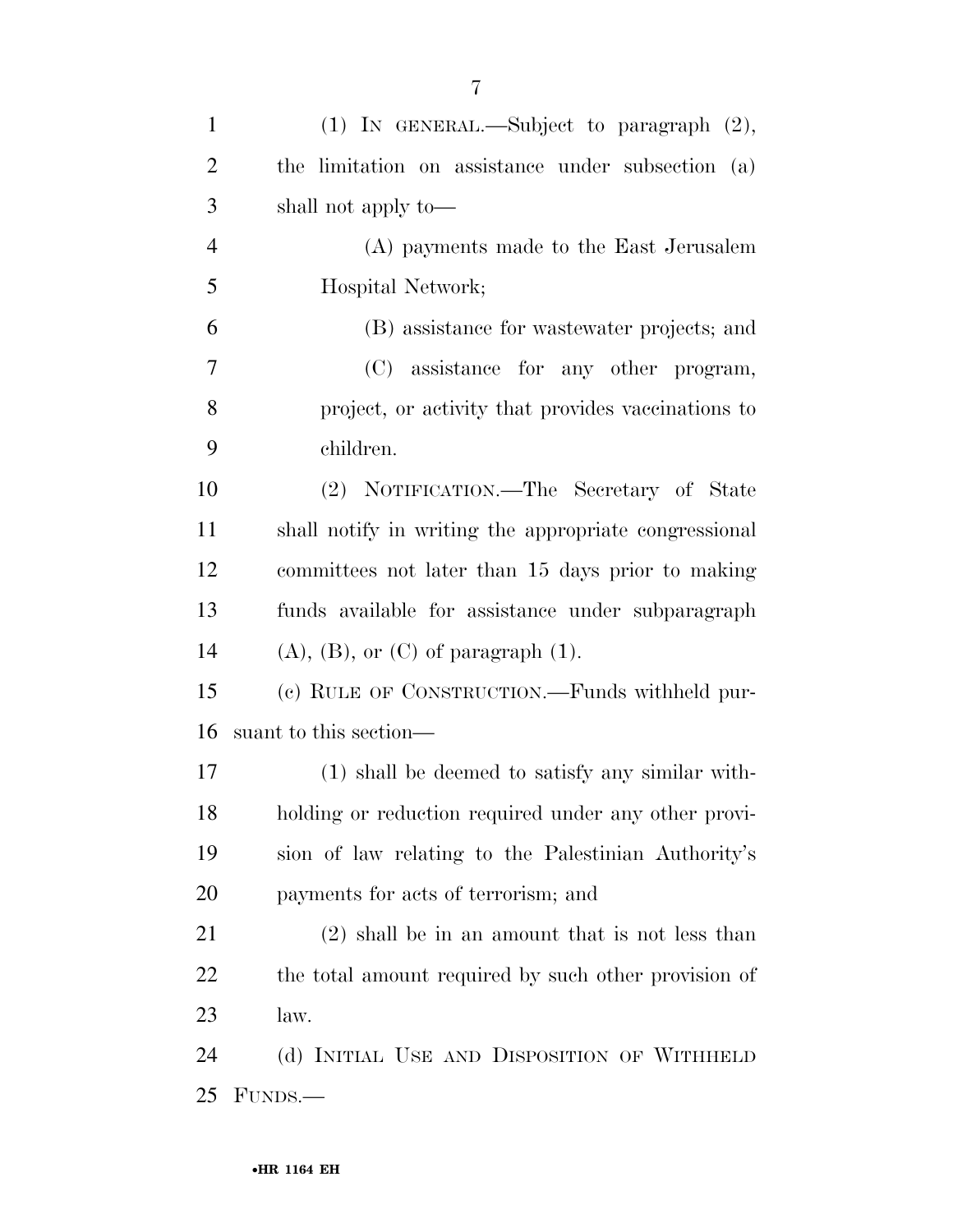(1) PERIOD OF AVAILABILITY.—Funds withheld pursuant to this section are authorized to remain available for an additional 2 years from the date on which the availability of such funds would otherwise have expired.

 (2) USE OF FUNDS.—Funds withheld pursuant to this section may be made available for assistance for the West Bank and Gaza that directly benefits the Palestinian Authority upon a certification by the Secretary of State that the Palestinian Authority, the Palestine Liberation Organization, and any suc- cessor or affiliated organizations have met the condi- tions set forth in subsection (a). Except as provided in paragraph (3), such funds may not be made avail- able for any purpose other than for assistance for the West Bank and Gaza that directly benefits the Palestinian Authority.

 (3) DISPOSITION OF UNUSED FUNDS.—Begin- ning on the date that is 180 days after the last day on which the initial availability of funds withheld pursuant to this section would otherwise have ex- pired, such funds are authorized to be made avail- able to the Department of State for assistance under chapter 4 of part II of the Foreign Assistance Act of 1961 (22 U.S.C.2346 et seq.; relating to Eco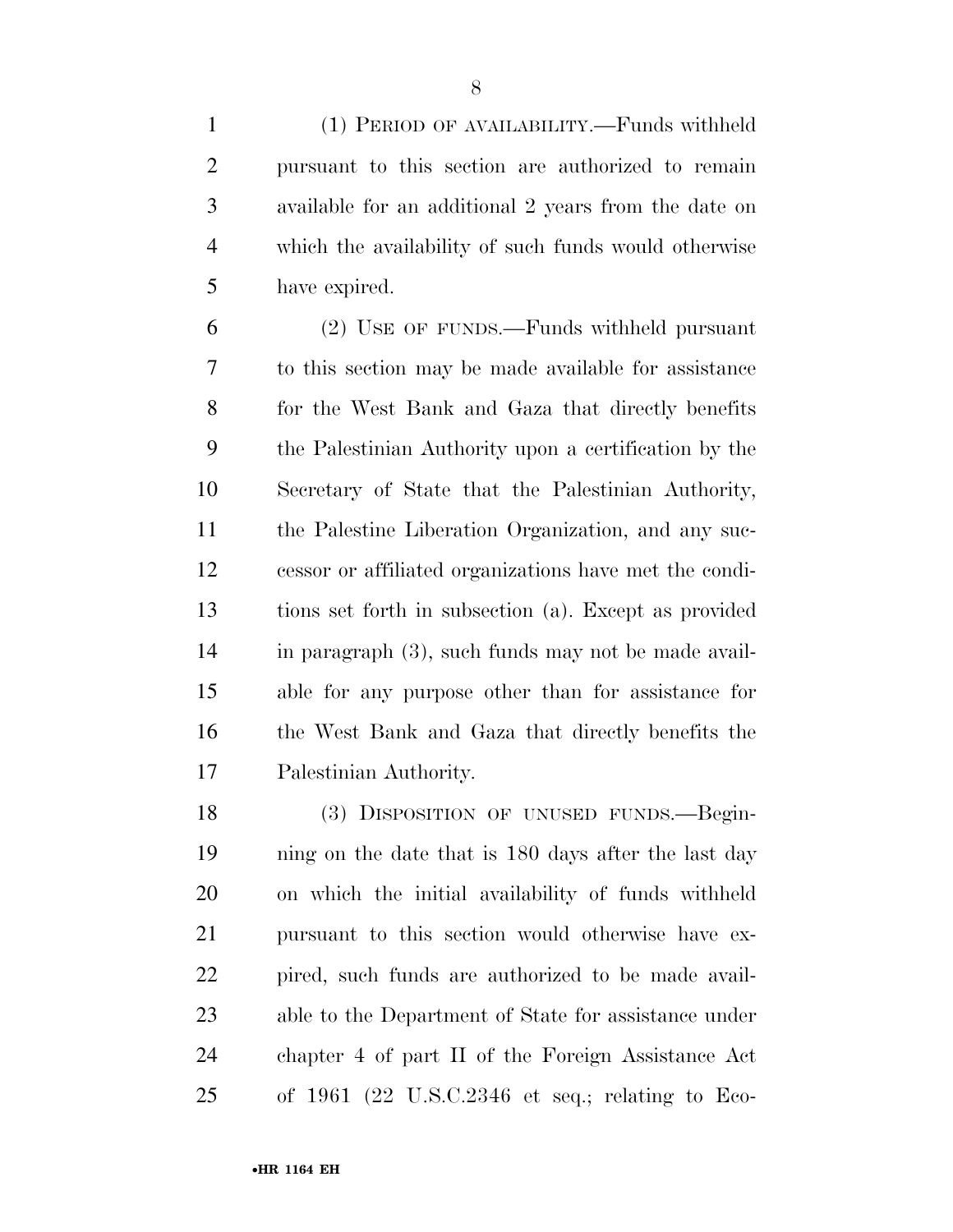nomic Support Fund) for purposes other than assist-ance for the West Bank and Gaza.

(e) REPORT.—

 (1) IN GENERAL.—If the Secretary of State is unable to certify in writing to the appropriate con- gressional committees that the Palestinian Author- ity, the Palestine Liberation Organization, and any successor or affiliated organizations have met the conditions described in subsection (a), the Secretary shall, not later than 15 days after the date on which the Secretary is unable to make such certification, submit to the appropriate congressional committees a report that contains the following:

 (A) The reasons why the Secretary was unable to certify in writing that such organiza-tions have met such requirements.

 (B) The definition of ''acts of terrorism'' that the Secretary used for purposes of making the determination in subparagraph (B) of sub-20 section  $(a)(1)$ .

 (C) The total amount of funds to be with-held.

 (2) FORM.—The report required by this sub- section shall be submitted in unclassified form but may include a classified annex.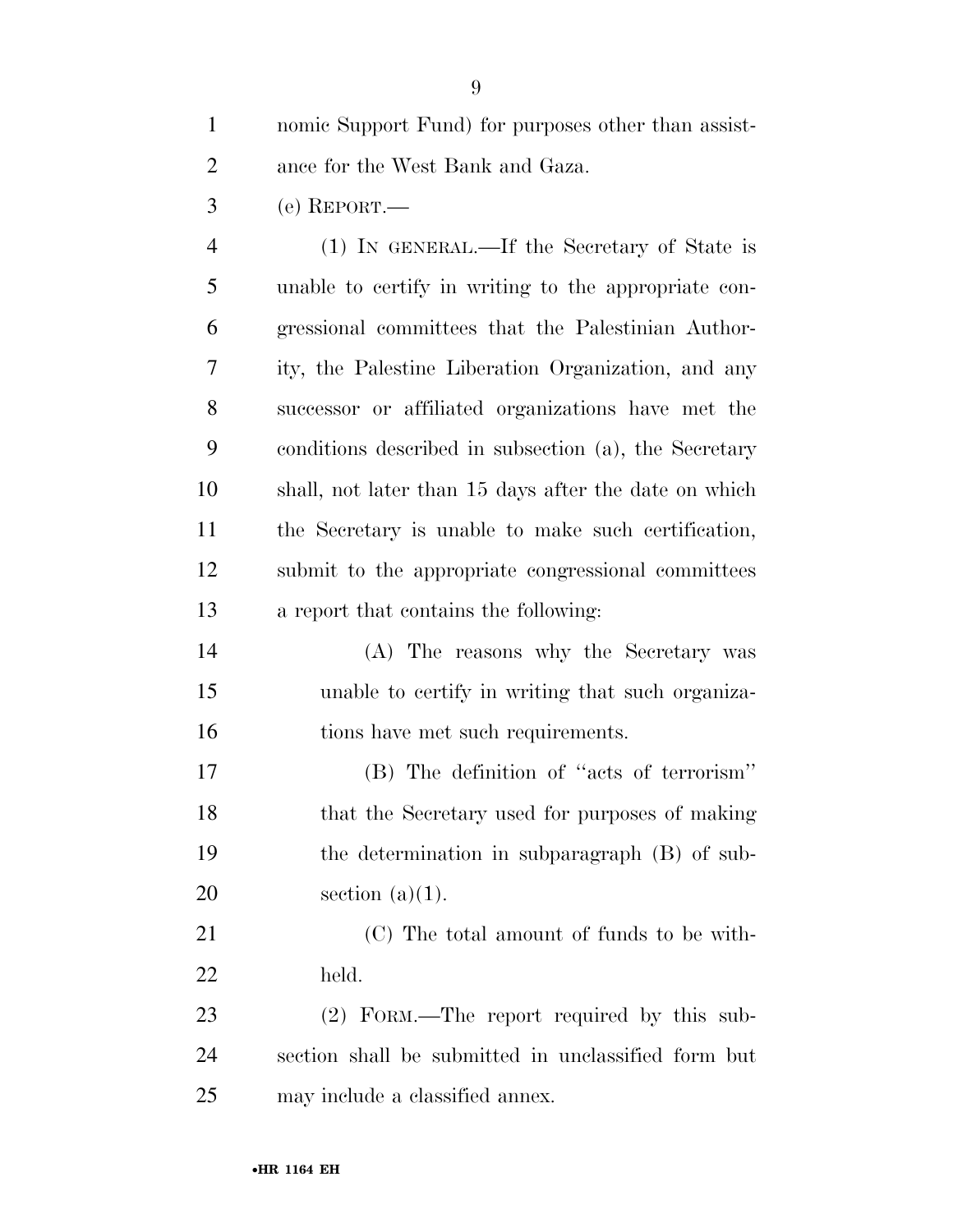(f) LIST OF CRITERIA.—

2 (1) IN GENERAL.—Not later than 15 days after the date of the enactment of this Act, the Secretary of State shall submit to the appropriate congres- sional committees a list of the criteria that the Sec- retary uses to determine whether assistance for the West Bank and Gaza is assistance that directly ben- efits the Palestinian Authority for purposes of car-rying out this section.

 (2) UPDATE.—The Secretary of State shall submit to the appropriate congressional committees an updated list under paragraph (1) not later than 15 days after the date on which the Secretary makes any modification to the list.

#### **SEC. 5. INITIAL REPORT.**

 (a) IN GENERAL.—Not later than 60 days after the date of the enactment of this Act, the Secretary of State shall submit to the appropriate congressional committees a report describing those programs, projects, and activities funded by the United States Government that have been or will be suspended by reason of withholding of funds under section 4.

 (b) FORM.—The report required by subsection (a) shall be submitted in unclassified form but may include a classified annex.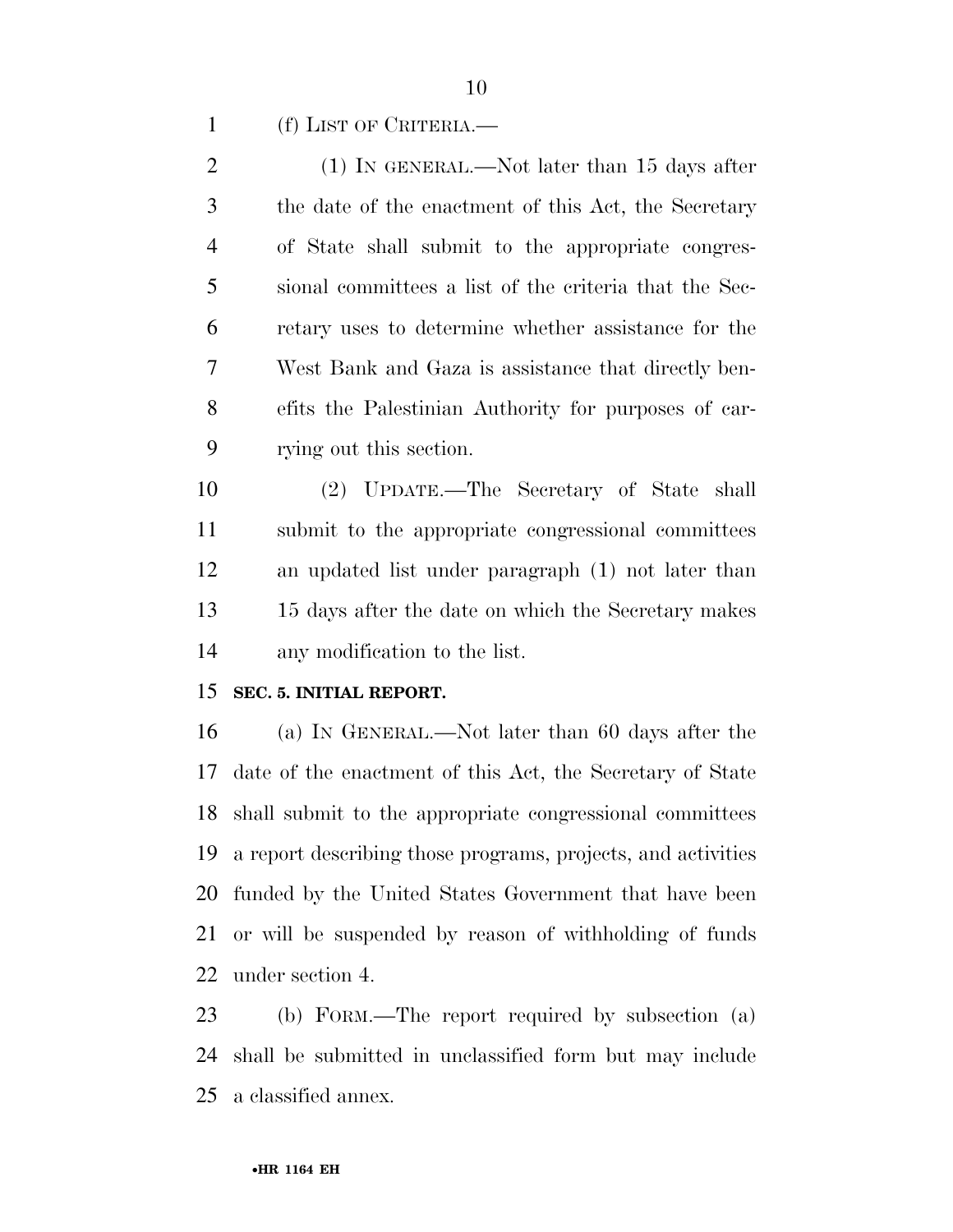#### **SEC. 6. ANNUAL REPORT.**

 (a) IN GENERAL.—Not later than 180 days after the date of the enactment of this Act, and annually thereafter for 6 years, the Secretary of State shall submit to the ap- propriate congressional committees a report including at a minimum the following elements:

 (1) An estimate of the amount expended by the Palestinian Authority, the Palestine Liberation Or- ganization, and any successor or affiliated organiza- tions during the previous calendar year as payments for acts of terrorism by individuals who are impris-oned for such acts.

 (2) An estimate of the amount expended by the Palestinian Authority, the Palestine Liberation Or- ganization, and any successor or affiliated organiza- tions during the previous calendar year as payments to the families of deceased individuals who com-mitted an act of terrorism.

 (3) An overview of Palestinian laws, decrees, regulations, or documents in effect the previous cal- endar year that authorize or implement any pay-ments reported under paragraphs (1) and (2).

•**HR 1164 EH** (4) A description of United States Government policy, efforts, and engagement with the Palestinian Authority in order to confirm the revocation of any law, decree, regulation, or document in effect the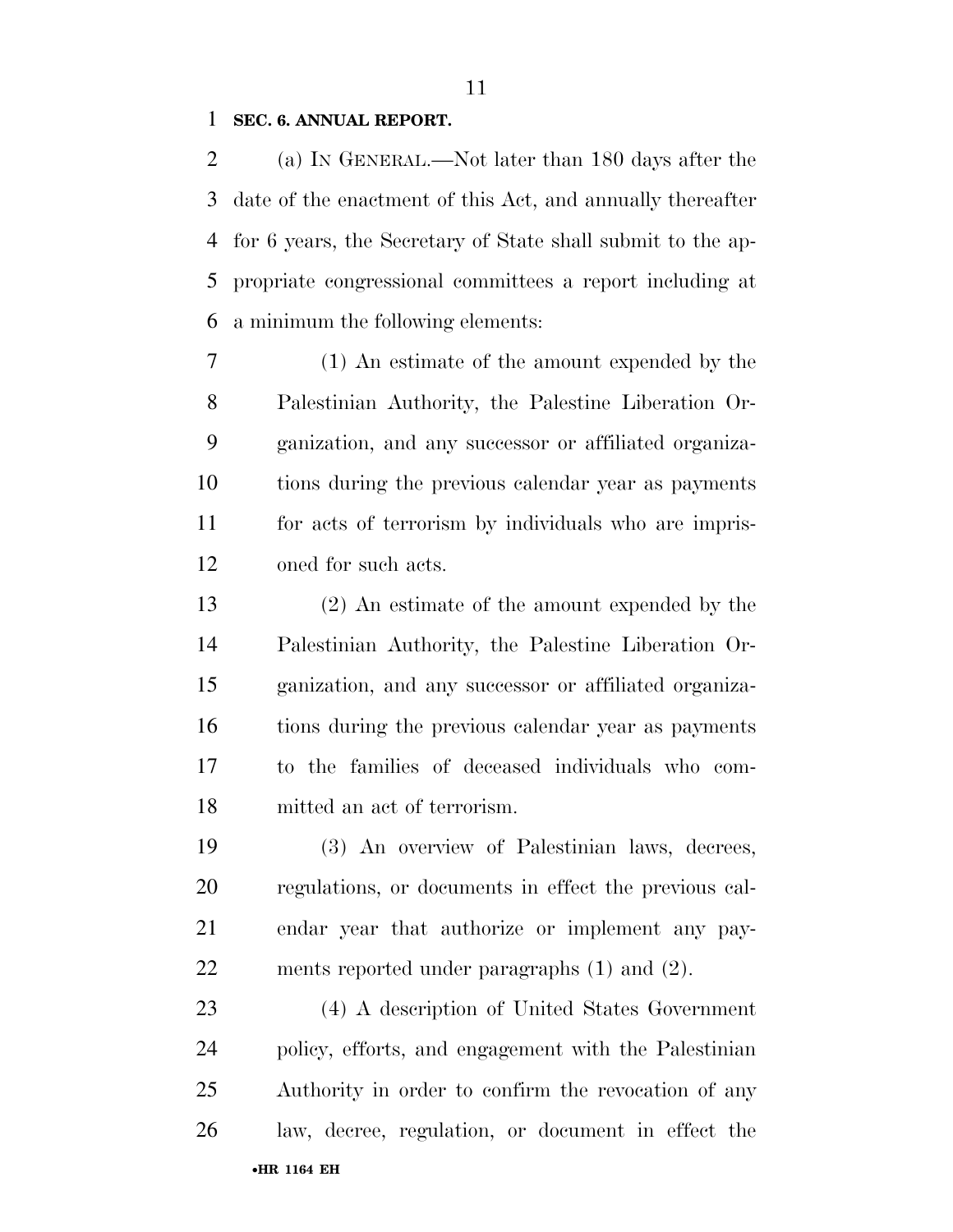previous calendar year that authorizes or implements any payments reported under paragraphs (1) and  $3 (2).$ 

 (5) A description of United States Government policy, efforts, and engagement with other govern- ments, and at the United Nations, to highlight the issue of Palestinian payments for acts of terrorism and to urge other nations to join the United States in calling on the Palestinian Authority to imme-diately cease such payments.

 (b) FORM OF REPORT.—The report required by sub- section (a) shall be submitted in unclassified form but may include a classified annex.

#### **SEC. 7. APPROPRIATE CONGRESSIONAL COMMITTEES DE-**

**FINED.** 

In this Act, the term ''appropriate congressional com-

- mittees'' means—
- (1) the Committee on Appropriations and the Committee on Foreign Affairs of the House of Rep-resentatives; and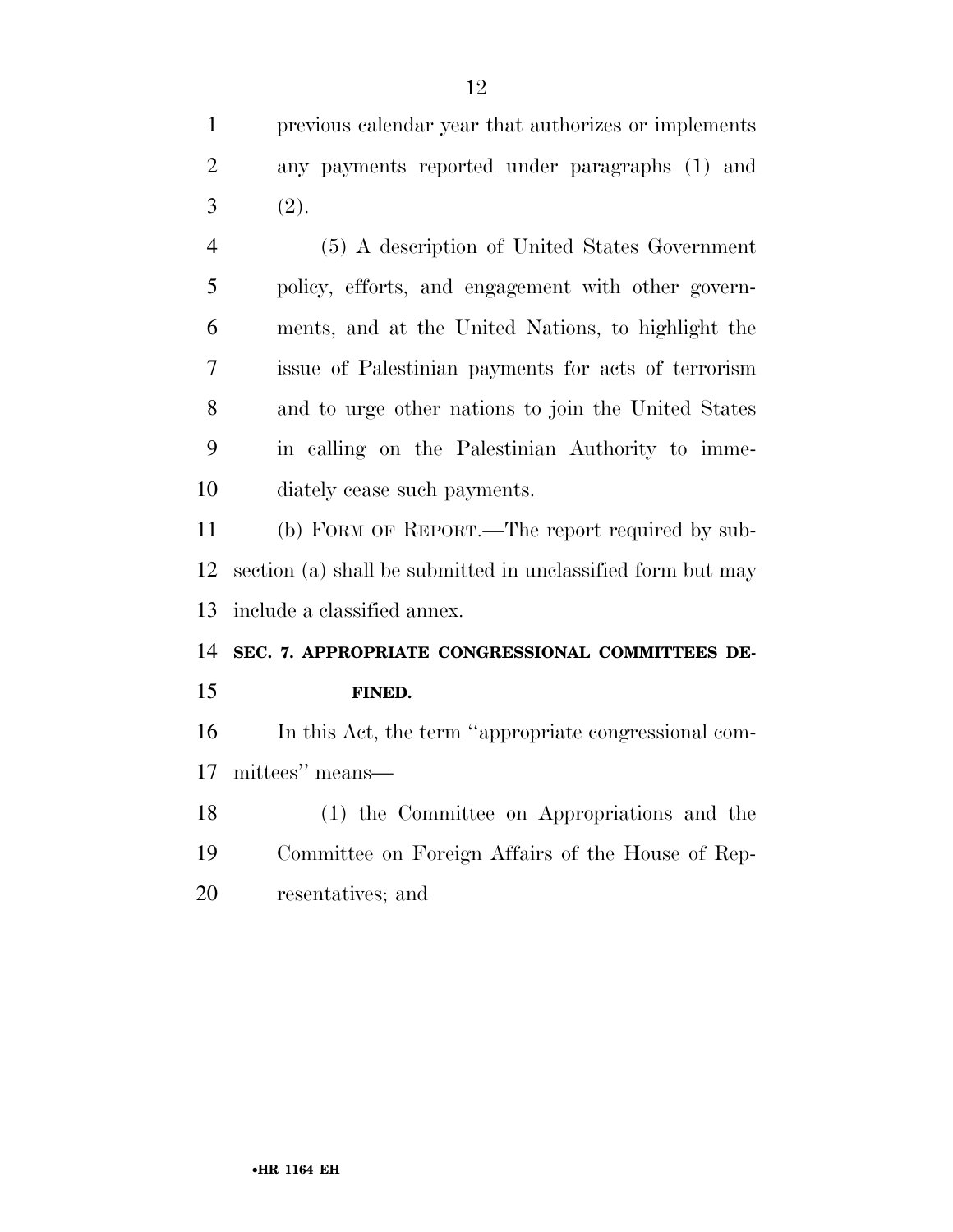1 (2) the Committee on Appropriations and the 2 Committee on Foreign Relations of the Senate.

Passed the House of Representatives December 5, 2017.

Attest:

*Clerk.*